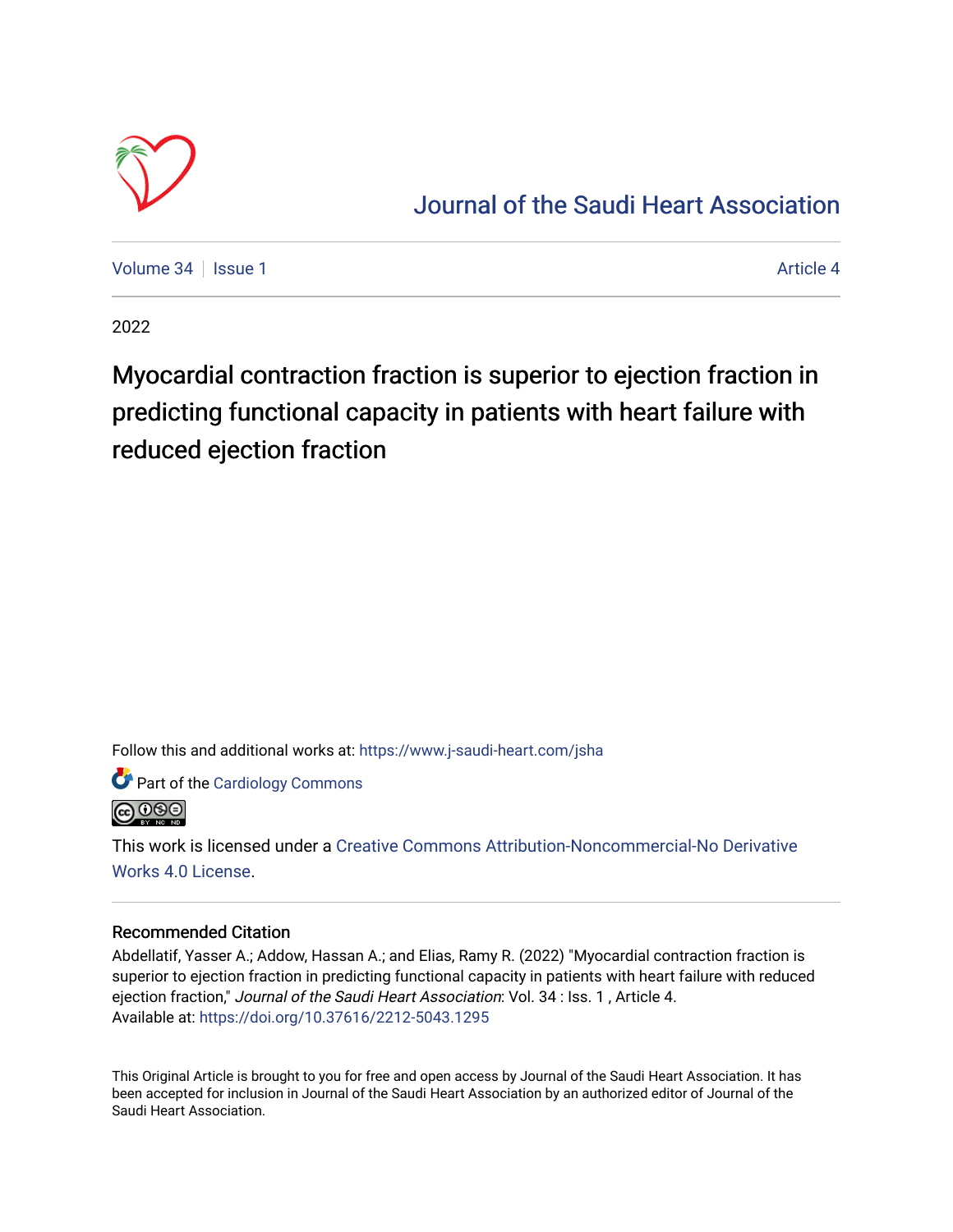# Myocardial Contraction Fraction is Superior to Ejection Fraction in Predicting Functional Capacity in Patients with Heart Failure with Reduced Ejection Fraction

## Yasser A. Abdellatif\*, Hassan A. Addow, Ramy R. Elias

Department of Cardiology, Faculty of Medicine-Ain Shams University, Abbassiya, Cairo, Egypt

#### Abstract

Objectives: In this study, we aimed to evaluate the relationship between three-dimensional echocardiography (3DE) determined myocardial contraction fraction (MCF) and functional capacity in heart failure with reduced ejection fraction (HFrEF) patients. The MCF is a volumetric index of myocardial function, defined as stroke volume ratio to myocardial volume (MV). Functional capacity was evaluated by a 6-min walk test (6MWT), and health-related quality of life (HRQOL) was assessed by the Minnesota Living with Heart Failure Questionnaire (MLHFQ). In view of cardiac remodeling, we hypothesized that MCF would be superior to left ventricular ejection fraction (LVEF) in predicting functional capacity in HFrEF patients.

Methods: The study was conducted on thirty HFrEF patients with an LVEF of no more than 40% with NYHA functional class I-III. Each patient performed, on the same day, the MLHFQ, 6MWT (to calculate the 6-min walk distance "6MWD"), and an ECG gated echocardiographic study including 3DE-determined MCF. MV was calculated as 3DE determined LV mass divided by the specific gravity of the myocardium.

Results: Our results showed that MCF is inversely correlated with the Minnesota score ( $r = -0.6$ ,  $p < 0.001$ ) and positively correlated with 6MWD ( $r = 0.65$ ,  $p < 0.001$ ). However, no significant relationship existed between LVEF and MLHFQ score or 6MWD. In a multivariate model, MCF was shown to be an independent echocardiographic predictor (besides pulmonary artery systolic pressure) of 6MWD; however, LVEF failed to offer such potential.

Conclusion: Among various echocardiographic parameters, MCF can be considered a volumetric index superior to LVEF in predicting functional capacity in HFrEF patients.

Keywords: Myocardial contraction fraction, Heart failure, HFrEF, Functional capacity, MLHFQ, Six-minute walk test

## 1. Introduction

 $\prod$  eart failure (HF) is a significant global health<br>burden affecting 1-2% of the population and more than an estimated 64 million people worldwide and resulting in more than one million hospitalizations annually [[1\]](#page-8-0). Adults with HF have a lower health-related quality of life (HROOL) and more inferior functional capacity than those without HF. Both HRQOL and functional capacity are predictors of HF outcomes (hospitalization and mortality). Because of such association, these variables have become important endpoints of HF care. Numerous investigators have tested and subsequently approved interventions to improve HRQOL, functional status, and survival. Functional status was shown to be a mediator between HRQOL and cardiac event-free survival [\[2](#page-8-1)].

Pathologic left ventricular remodeling is the final common pathway to HF, whether the initial



<sup>\*</sup> Corresponding author at: Department of Cardiology, Ain Shams University Hospital-Abbassiya, 32 Emtedad Ramses Street, Nasr City, P.O.: 11471, Cairo, Egypt. E-mail address: [yasseralaam@med.asu.edu.eg](mailto:yasseralaam@med.asu.edu.eg) (Yasser A Abdellatif).

<https://doi.org/10.37616/2212-5043.1295>

Received 3 November 2021; revised 14 January 2022; accepted 1 February 2022. Available online 22 March 2022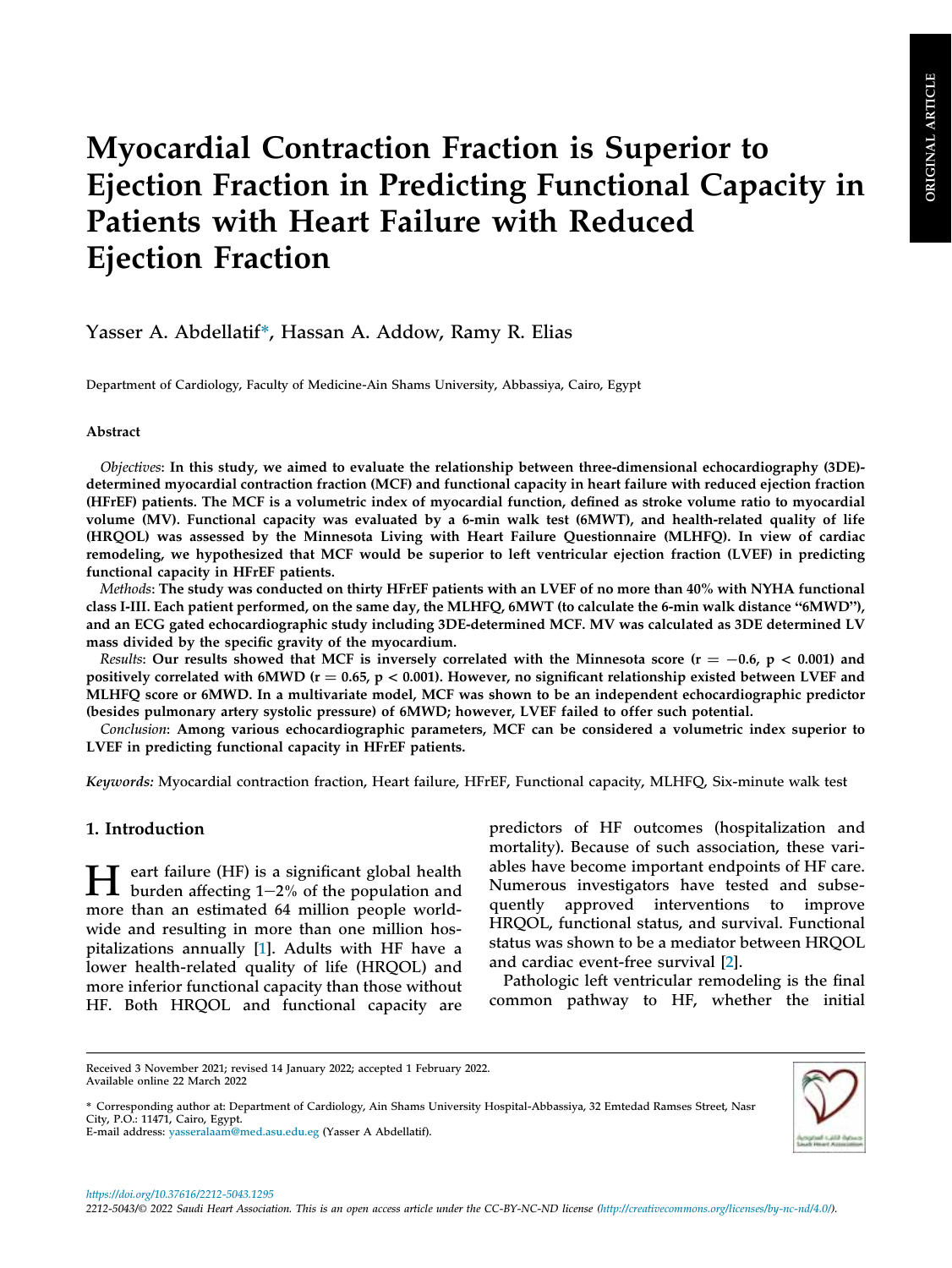stimulus is chronic pressure or chronic volume overload, genetically determined cardiomyopathy, or myocardial infarction. Cardiac remodeling is a major determinant of the clinical course of HF [\[3](#page-8-2)]. As cardiac remodeling of the left ventricle results in alteration of intracardiac geometry and hemodynamics, echocardiography represents a cornerstone imaging investigation tool that is crucial in the diagnosis and management of HF patients. Assessment of left ventricular systolic function by left ventricular ejection fraction (LVEF) has been traditionally utilized as an index of myocardial performance and a crucial metric in assessing HF patients' progression. However, cardiologists have tried to solve the long-standing dilemma of discrepant functional capacity in patients with HFrEF and numerically similar LVEF [\[4](#page-8-3)].

Myocardial contraction fraction (MCF), defined as the ratio of stroke volume (SV) to end-diastolic myocardial contraction fraction ( $WCF$ ), defined as<br>the ratio of stroke volume (SV) to end-diastolic<br>myocardial volume "MV" (MCF = SV/MV), has been suggested as an easily determined volumetric LV index. In this ratio, the SV is a measure of the amount of shortening and thickening that has occurred. Its ratio to MV is an index of the fractional shortening of the myocardium in volumetric terms and hence a measure of ventricular function [[5\]](#page-8-4). It has been shown that decreased cardiac magnetic resonance imaging (CMR)-derived MCF is an independent predictor of future hard cardiovascular disease events in initially healthy adults [[6\]](#page-9-0).

In reference to CMR, LV volumes and mass calculated from three-dimensional (3D) echocardiography showed significantly better agreement and lower intra- and inter-observer variability than twodimensional (2D) echocardiography  $[7-9]$  $[7-9]$  $[7-9]$  $[7-9]$ . Whether 3D-echocardiography-derived MCF is associated with functional capacity in patients with HFrEF and hence a useful prognostic metric in this patient population has not been studied yet.

#### 2. Materials and methods

#### 2.1. Patient selection

The study included 30 patients with chronic stable heart failure, aged  $18-65$  years with a left ventricular ejection fraction (LVEF)  $\leq 40\%$  and NYHA class I-III, receiving the standard treatment for HF at the cardiac rehabilitation outpatient clinic of the University Hospital. Patients with acute decompensated HFrEF, hospitalization within the past six months, atrial fibrillation or frequent extrasystoles, recent acute coronary syndrome, acute myocarditis, or heart failure due to valvular heart disease were excluded from the study group. Patients were also

#### Abbreviations

| 2D           | two-dimensional                              |
|--------------|----------------------------------------------|
| 3D.          | three-dimensional                            |
| 3DE          | three-dimensional echocardiography           |
| 6MWD -       | 6-minute walk distance                       |
| 6MWT -       | 6-minute walk test                           |
| BMI          | body mass index                              |
| BSA          | body surface area                            |
| <b>CMR</b>   | cardiac magnetic resonance imaging           |
| FC.          | functional capacity                          |
| HF .         | heart failure                                |
| $H$ FrEF     | heart failure with reduced ejection fraction |
| HRQOL        | Health-related quality of life               |
| LAD          | left atrial diameter                         |
| LAV —        | left atrial volume                           |
| LV           | left ventricle                               |
| LVEDD        | left ventricular end-diastolic diameter      |
| <b>LVEDV</b> | left ventricular end-diastolic volume        |
| <b>LVEF</b>  | left ventricular ejection fraction           |
| LVESD        | left ventricular end-systolic diameter       |
| LVESV        | left ventricular end-systolic volume         |
| LVM          | left ventricular mass                        |
| LVMI         | left ventricular mass index                  |
| MCF          | Myocardial contraction fraction              |
| MLHFQ        | Minnesota Living with Heart Failure          |
|              | Ouestionnaire                                |
| MV           | Myocardial volume                            |
| PWT          | posterior wall thickness                     |
| <b>ROC</b>   | Receiver-Operating Characteristic            |
| <b>SPAP</b>  | Systolic pulmonary artery pressure           |
| SV           | Stroke volume                                |
| SWT          | septal wall thickness                        |
| TAPSE        | Tricuspid Annular Plane Systolic Excursion   |

excluded if they had poor epicardial or endocardial visualization on 2D echocardiography of  $\geq$ 3 contiguous segments using a 17-segment model or complex congenital heart disease.

MCF from the HFrEF patients was compared with that obtained from 30 healthy subjects with no history of cardiovascular disease or systemic illness, with a normal physical examination, electrocardiogram, and echocardiographic examination (control group).

This study was approved by our institutional review board and local ethical committee. Informed consent was obtained from all enrolled individuals. The procedures followed during the study were in accordance with the ethical standards of the Helsinki Declaration of the World Medical Association.

#### 2.2. Study group

#### 2.2.1. Clinical data collection

Patient characteristics were obtained, including cardiac risk factors (hypertension, diabetes mellitus, smoking) and etiology of heart failure (ischemic or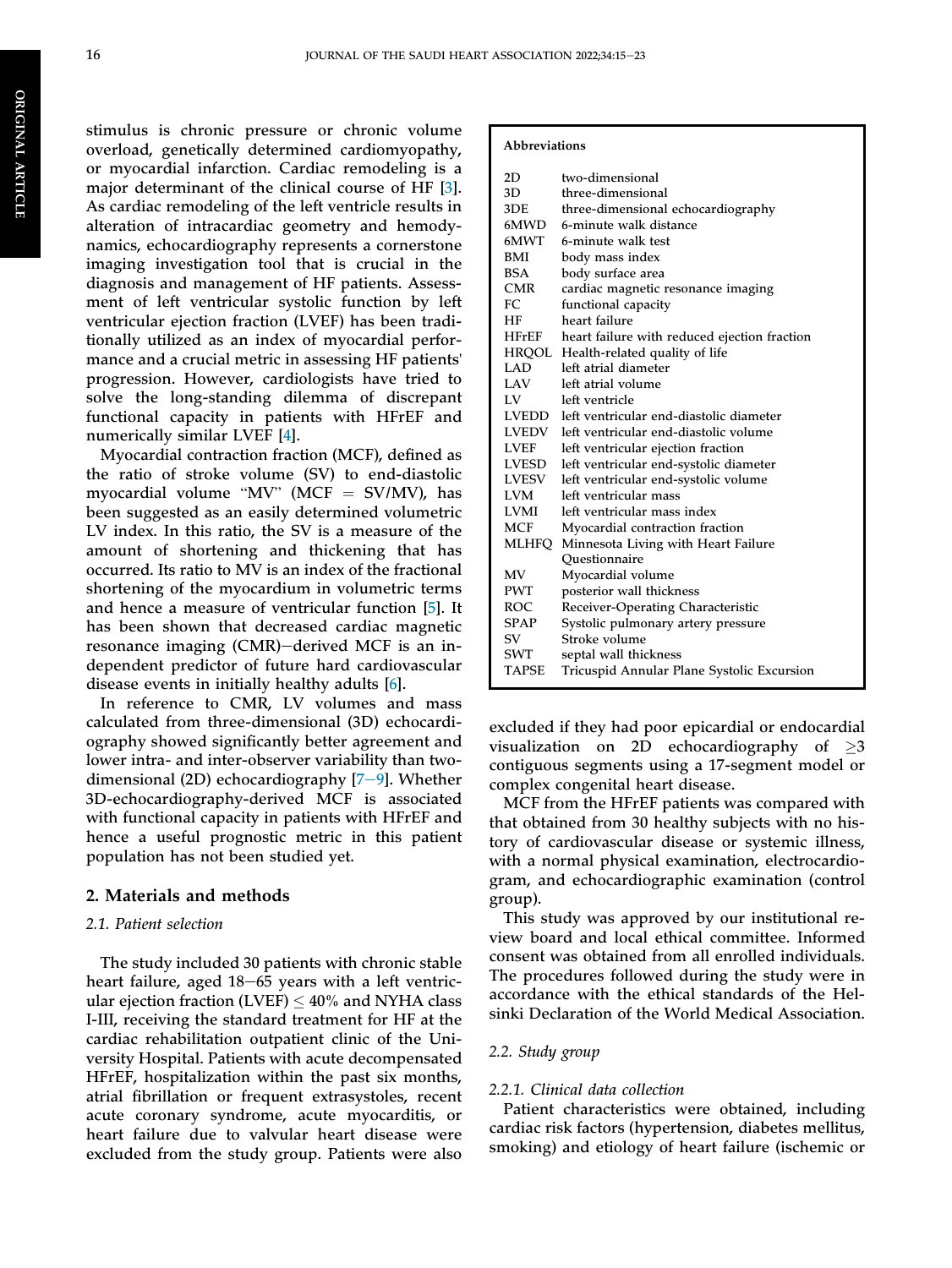non-ischemic). Ischemic etiology was determined by either angiographic evidence of  $\geq 70\%$  lesion in one or more of the three major coronary vessels, history of previous myocardial infarction or revascularization procedure, or evident significant perfusion defect concomitant with ischemic

## 2.2.2. Assessment of functional capacity

symptoms.

Functional capacity was objectively assessed by a 6-min walk test (6MWT) performed on the same day of clinical and echocardiographic assessment. The test was conducted along a long, flat, straight, enclosed corridor with a hard surface. We used a 30 m walking corridor with marks on the wall every 3 m. The patient had to turn around at the end of each 30 m to complete one lap at 60 m.

## 2.2.3. Assessment of health-related quality of life

Health-related Quality of life (HRQoL) was assessed on the same day of clinical and echocarmeann-related Quality of the (FINQOL) was<br>assessed on the same day of clinical and echocar-<br>diographic assessment with the "Minnesota living diographic assessment with the "Minnesota living<br>with heart failure questionnaire" (MLHFQ). The MLHFQ is a self-administered disease-specific questionnaire for patients with HF, comprising 21 items rated on six-point Likert scales, from 0 (none) to 5 (very much), representing physical (8 items, range  $0-40$ ), emotional (5 items, range  $0-25$ ) and socioeconomic (8 items, range  $0-40$ ) degrees of impact of HF on HRQoL, thus provides a total score (range  $0-105$ , from best to worst HRQoL) [\[10](#page-9-2),[11\]](#page-9-3).

## 2.2.4. Echocardiographic assessment

All echocardiographic measurements were obtained on the same day of the 6MWT by an observer blinded to the test result data. Transthoracic echocardiographic examination with machine-integrated ECG recording was performed, mainly with the patients lying in the left lateral decubitus position. The study was conducted using a commercially available echocardiography system (Vivid E9, GE Vingmed, Horten, Norway) equipped with a 2.5- MHz multifrequency phased array transducer and a 3V cardiac vector array probe with a frequency range of 1.5-3.6 MHz. All echocardiographic measurements in this study were done in concordance with the recommendations for performance and reporting of the American Society of Echocardiography (ASE) [\[12](#page-9-4)].

2.2.4.1. Two dimensional (2D) echocardiographic parameters. Digital routine grayscale two dimensional (2D) and tissue Doppler cine loops including midleft ventricular short-axis views at the papillary muscle level and standard apical views (4- chamber,

2-chamber, and long axis) were obtained at endexpiratory apnea from standard apical views at a depth of  $12-20$  cm. Gain settings were adjusted for routine grayscale 2D imaging to optimize endocardial definitions. All parameters were averaged over three heart cycles. The following parameters were obtained: Left ventricular end-diastolic diameter (LVEDD), left ventricular end-systolic diameter (LVESD), interventricular septal wall thickness (SWT), posterior wall thickness (PWT), and anteroposterior left atrial diameter (LAD). 2D-derived left ventricular mass was calculated based on the following formula:

2D-derived LV mass (cube formula): 0.8 (1.04  $([LVEDD + PWT + SWT]<sup>3</sup> - [LVEDD]<sup>3</sup>$ ) + 0.6 g. [[12\]](#page-9-4).

Using modified biplane Simpson's, left ventricular end-diastolic volume (LVEDV2D), left ventricular systolic end-systolic volume (LVESV2D), left atrial volume (LAV), and left ventricular ejection fraction (LVEF2D) were calculated. Tricuspid Annular Plane Systolic Excursion (TAPSE) and E/E' (peak transmitral flow velocity in early diastole (E)/average of lateral and septal early mitral annular tissue velocity) were calculated.

2.2.4.2. Three-Dimensional (3D) Echocardiographic parameters. Real-time 3D echocardiography LV full volume acquisition was performed from the apical window during held end-expiration. To ensure the inclusion of the entire left ventricle within the pyramidal scan volume, data sets were acquired using the wide-angle mode, wherein four-beat ECG-gated sub-volumes were obtained from the apical view, during an end-expiratory apnea to generate the fullvolume data set using the wide-angle default during a single 5- to 7-sec breath-hold.

The acquired loops included end-diastole and end-systole and spanned the ventricle from the inferior surface of the aortic valve to the epicardial apex about one centimeter apart. The acquired full volume cine loops were digitally stored and transmitted to the attached workstation for offline analysis using the 4DAutoLVQ package (Echo PAC v110.1.3, GE-Healthcare, Horten, Norway) [[12,](#page-9-4)[13](#page-9-5)].

Data sets acquired with Vivid E9 were analyzed offline. The end-diastolic frames needed for contour detection were automatically displayed in a quad view ([Fig. 1\)](#page-4-0). Manual alignment by pivoting and translating the four-chamber plane was performed to align the three apical views. The corresponding intersection line of all planes was placed in the middle of the LV cavity, crossing the LV apex and the center of the mitral valve in each view. We used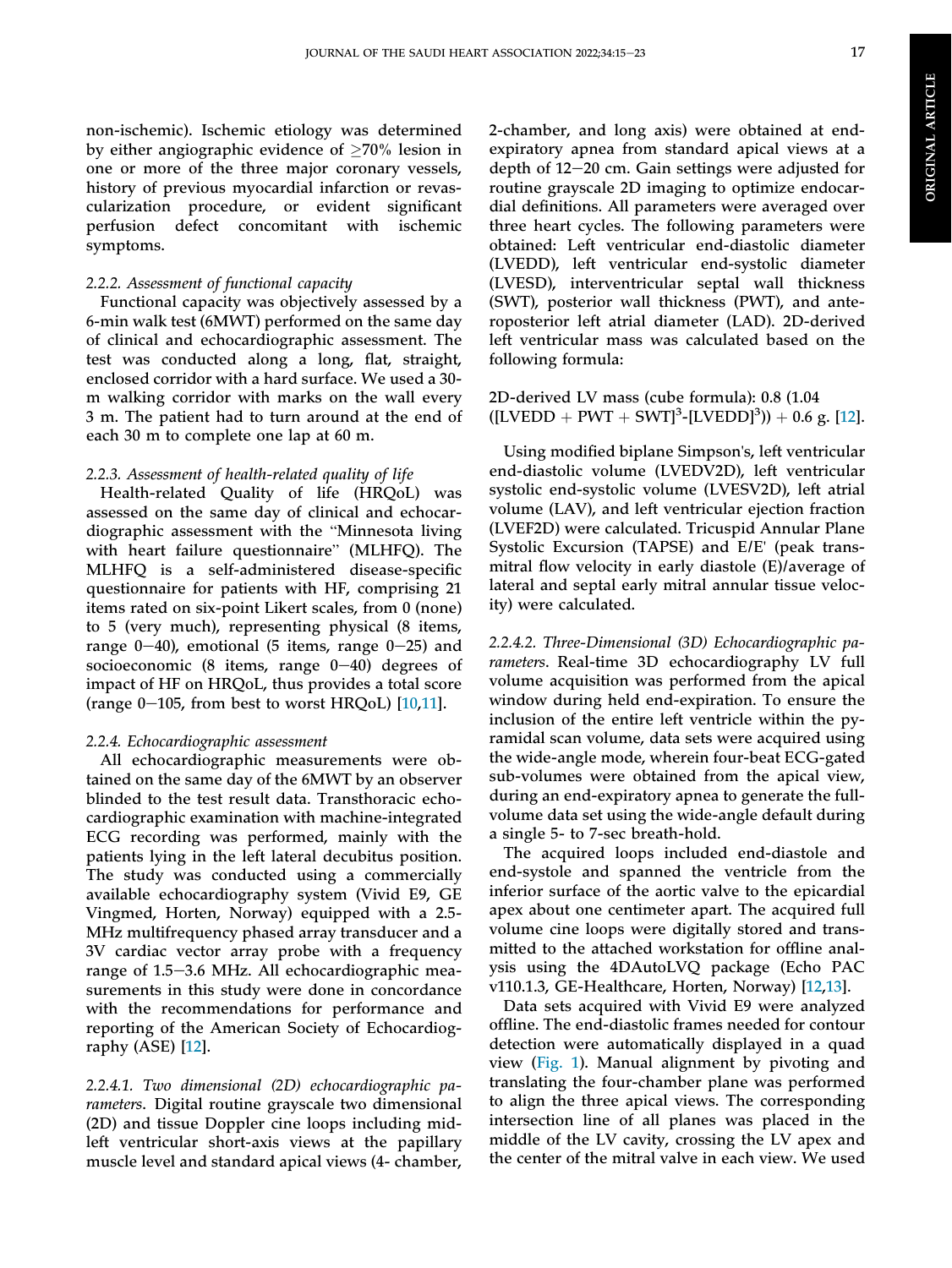<span id="page-4-0"></span>ORIGINAL

**ORIGINAL ARTICLE** 

ARTICLE



Fig. 1. Displays 3D acquisition from two different patients of LV volumes (LVEDV3D and LVESV3D), LVEF3D, SV, and LVM parameters (LVM3Dand LVMI3D).

the semi-automated option to identify a fitting geometric model subsequently. The software required the manual input of only two points (one point at the apex and another at the tip of the mitral leaflet) on the end-diastolic and end-systolic frames of the four-chamber view slice.

End-diastole was identified automatically by the software as the time point in which the LV cavity is the largest and end-systole as the time point at which the cavity was smallest. The LV outflow tract, papillary muscles, and trabeculae were included within the LV cavity. Finally, the program generated an endocardial surface shell from which LV volumes (LVEDV3D and LVESV3D) and LV ejection fraction (LVEF3D) were calculated. After LV volumes and ejection fraction measurements, an automatic trace of the epicardial border at end-diastole was displayed to identify the region of interest required for LV mass. Epicardial trace could be manually adjusted with the same point-click method, and LV mass parameters were derived (LVM3D and LVMI3D).

Myocardial contraction fraction (MCF) was calculated as the ratio of SV to end-diastolic myocardial Myocardial contraction fraction (MCF)<br>lated as the ratio of SV to end-diastolic<br>volume "MV" (MCF = SV/MV), where  $MV = LVM3D/1.05$  (the specific gravity of the myocardium) [\[14](#page-9-6)].

#### 2.3. Statistical analysis

Categorical variables were expressed as numbers  $(\%)$ , and continuous variables were represented as mean  $\pm$  SD. Qualitative variables were compared using the Chi-squared test. The independent sample t-test and ANOVA were used to compare the quantitative variables of different groups. Linear regression was used for correlation analyses, expressed as Pearson correlation coefficients. For an analysis of the independent determinants,

multivariate linear and logistic regression analysis models based on stepwise selection were generated for variables that showed linear correlations. Receiver operating characteristic curve analysis was used to determine the best cutoff values. For all tests, a p-value  $< 0.05$  was considered statistically significant. All the analyses were performed using the commercially available statistical software (SPSS, Inc., Chicago, IL, USA).

#### 3. Results

Due to poor epicardial or endocardial definition, two patients from the screened control group and three patients from the screened study group were excluded. Although there was no difference between the HF and control groups regarding age and gender ( $P > 0.05$ ), there were significant differences in all echocardiographic parameters denoting the occurrence of remodeling in the HF group. HF group had significantly greater LV internal dimensions, wall thickness, LV volumes (2D and 3D), LV mass index (2D and 3D), LA anteroposterior diameter & volumes. Besides, the HF group had significantly lower LVEF (either by 2D or 3D measurements) and RV function (TAPSE), besides higher E/e' and SPAP as shown in [table 1.](#page-5-0) Regarding MCF, there was a highly significant difference between the HF group and controls, where the mean MCF of HF patients was lower than that of control (0.28  $\pm$  0.5% vs. 0.56  $\pm$  0.09%, P  $<$  0.001) as shown in [table 1.](#page-5-0)

#### 3.1. Association of echocardiographic parameters with HRQOL and functional capacity

#### 3.1.1. Quality of life (QOL)

Although there was a lack of significant correlation between LVEF2D and MLHFQ, there was a significant negative correlation between LVEF3D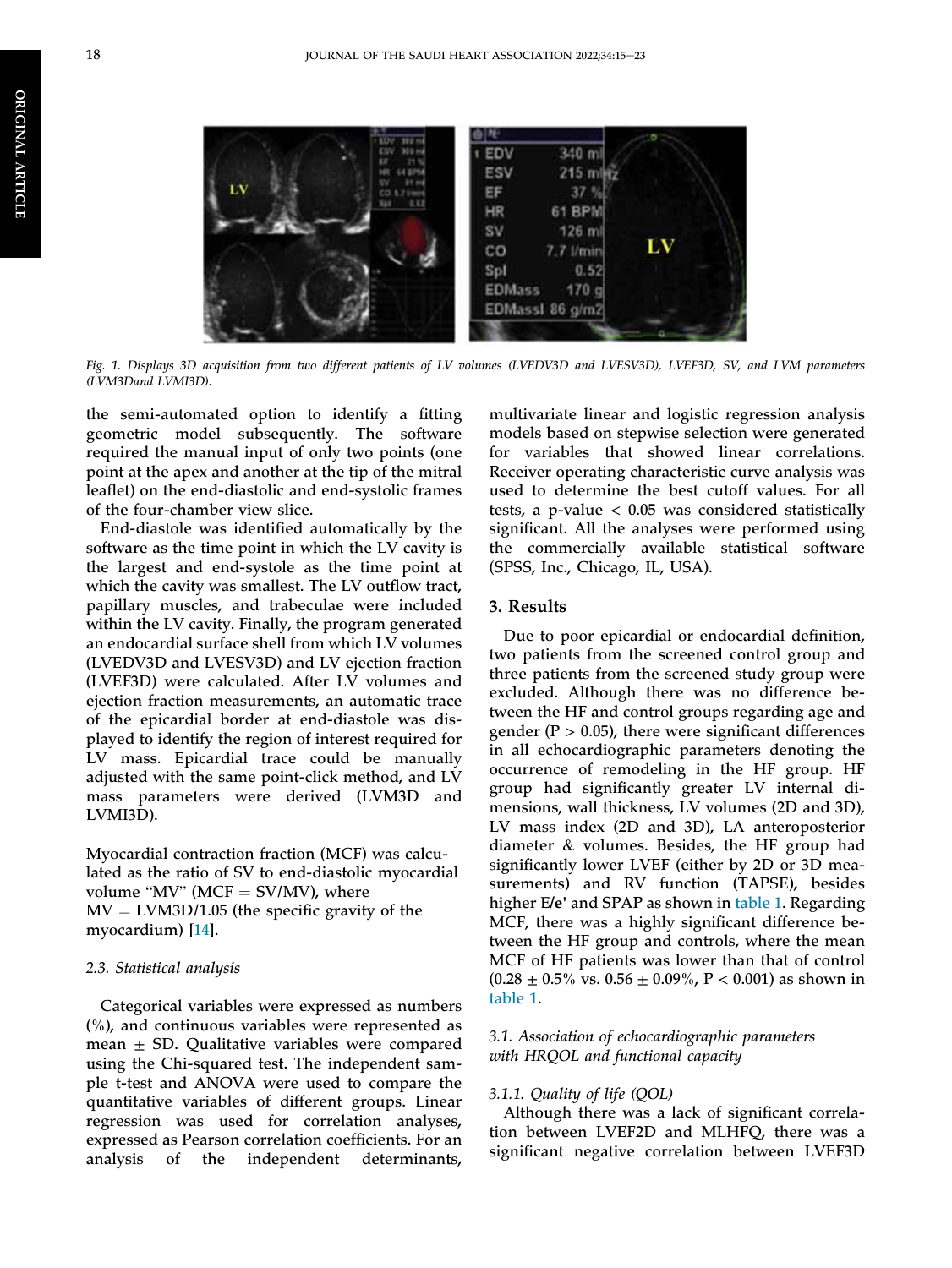**ORIGINAL ARTICLE** ORIGINAL ARTICLE

<span id="page-5-0"></span>Table 1. Demographic and echocardiographic characteristics of heart failure and control groups.

| Variables                        | Heart failure group | Control group     | $X^2$ or t | P-value |
|----------------------------------|---------------------|-------------------|------------|---------|
| Demographic data                 |                     |                   |            |         |
| Age                              | $59.6 \pm 6.5$      | $58.9\pm6$        | 0.454      | 0.651   |
| Gender (Males)                   | $25(83.3\%)$        | 24 (80%)          | 0.111      | 0.739   |
| 2D- echocardiographic parameters |                     |                   |            |         |
| $LVEDD$ (mm)                     | $59.63 \pm 10.66$   | $47.33 \pm 4.2$   | 5.883      | < 0.001 |
| LVESD (mm)                       | $49.10 \pm 10.97$   | $31.87 \pm 3.80$  | 8.129      | < 0.001 |
| SWT (mm)                         | $10.17 \pm 0.99$    | $9.23 \pm 0.94$   | 3.763      | < 0.001 |
| PWT (mm)                         | $10.30 \pm 1.32$    | $9.20 \pm 1.13$   | 3.477      | 0.001   |
| LVEDV2D (ml)                     | $178.83 \pm 64.86$  | $92.93 \pm 10.30$ | 7.164      | < 0.001 |
| LVESV2D (ml)                     | $128.40 \pm 58.59$  | $34.87 \pm 4.94$  | 8.713      | < 0.001 |
| LVEF2D $(\% )$                   | $30.00 \pm 7.38$    | $62.80 \pm 3.69$  | $-20.835$  | < 0.001 |
| LVMI2D $(g/m^2)$                 | $143.34 \pm 52.75$  | $89.35 + 15.37$   | 5.382      | < 0.001 |
| $LAD$ (mm)                       | $41.50 \pm 6.86$    | $31.60 \pm 5.15$  | 6.323      | < 0.001 |
| $LAV$ (ml)                       | $65.93 \pm 30.63$   | $29.80 \pm 6.18$  | 6.334      | < 0.001 |
| E/E'                             | $8.86 \pm 2.92$     | $5.14 \pm 0.89$   | 6.690      | < 0.001 |
| TAPSE (mm)                       | $18.40 \pm 3.91$    | $20.17 \pm 1.76$  | $-2.256$   | 0.028   |
| SPAP (mmHg)                      | $42.32 \pm 11.08$   | $22.77 \pm 3.03$  | 6.191      | < 0.001 |
| 3D-echocardiographic parameters  |                     |                   |            |         |
| $LVEDV3D$ (ml)                   | $191.57 \pm 75.59$  | $98.20 \pm 13.21$ | 6.665      | < 0.001 |
| LVESV3D (ml)                     | $137.63 \pm 66.72$  | $38.57 \pm 7.36$  | 8.084      | < 0.001 |
| LVEF3D $(\% )$                   | $31.03 \pm 7.27$    | $62.83 \pm 3.04$  | $-22.101$  | < 0.001 |
| LVMI3D $(g/m^2)$                 | $110.6 \pm 38.31$   | $66.16 \pm 5.46$  | 6.290      | < 0.001 |
| $MV$ (ml)                        | $196.95 \pm 61.8$   | $107.81 \pm 3.85$ | 7.884      | < 0.001 |
| <b>MCF</b>                       | $0.28 \pm 0.05$     | $0.56 \pm 0.09$   | $-14.022$  | < 0.001 |

and MLFHQ ( $r = -0.39$ ,  $P = 0.031$ ) as well as between MCF and MLHFQ ( $r = -0.6$ ,  $P < 0.001$ ), as shown in fi[gure 2](#page-5-1). Also, a significant positive correlation was witnessed between SPAP and MLHFQ  $(r = 0.69, P < 0.001)$ , as shown in [table 2](#page-5-2).

#### 3.1.2. Functional capacity (FC)

It has been demonstrated that MCF is positively correlated with 6MWD ( $r = 0.65$ ,  $P < 0.001$ ), as shown in fi[gure 1](#page-4-0). However, no significant relationship existed between LVEF (whether 2D or 3D) and functional capacity assessed by 6MWD. Multivariate analysis revealed that besides age, SPAP and MCF were the only independent echocardiographic predictors of 6MWTD; however, E/e' and LVEF (whether 2D or 3D-measured) did not show statistical significance, as shown in [table 3.](#page-6-0)

It is worth mentioning that regarding MCF; there was a moderately significant correlation between MCF and LVEF2D ( $r = 0.48$ ,  $P = 0.008$ ) and between MCF and LVEF3D ( $r = 0.6$ ,  $P < 0.001$ ).

<span id="page-5-2"></span>Table 2. Correlation between some echocardiographic parameters and MLHFQ.

|             | r        | P-value     |
|-------------|----------|-------------|
| LVEF2D      | $-0.297$ | 0.111       |
| LVEF3D      | $-0.394$ | $0.031*$    |
| <b>SPAP</b> | 0.693    | ${<}0.001*$ |
| <b>MCF</b>  | $-0.603$ | $< 0.001*$  |

<span id="page-5-1"></span>

Fig. 2. Shows plot charts showing a significant inverse correlation between myocardial contraction fraction (MCF) and MLHFQ score (a) and a significant positive correlation between MCF and 6MWD.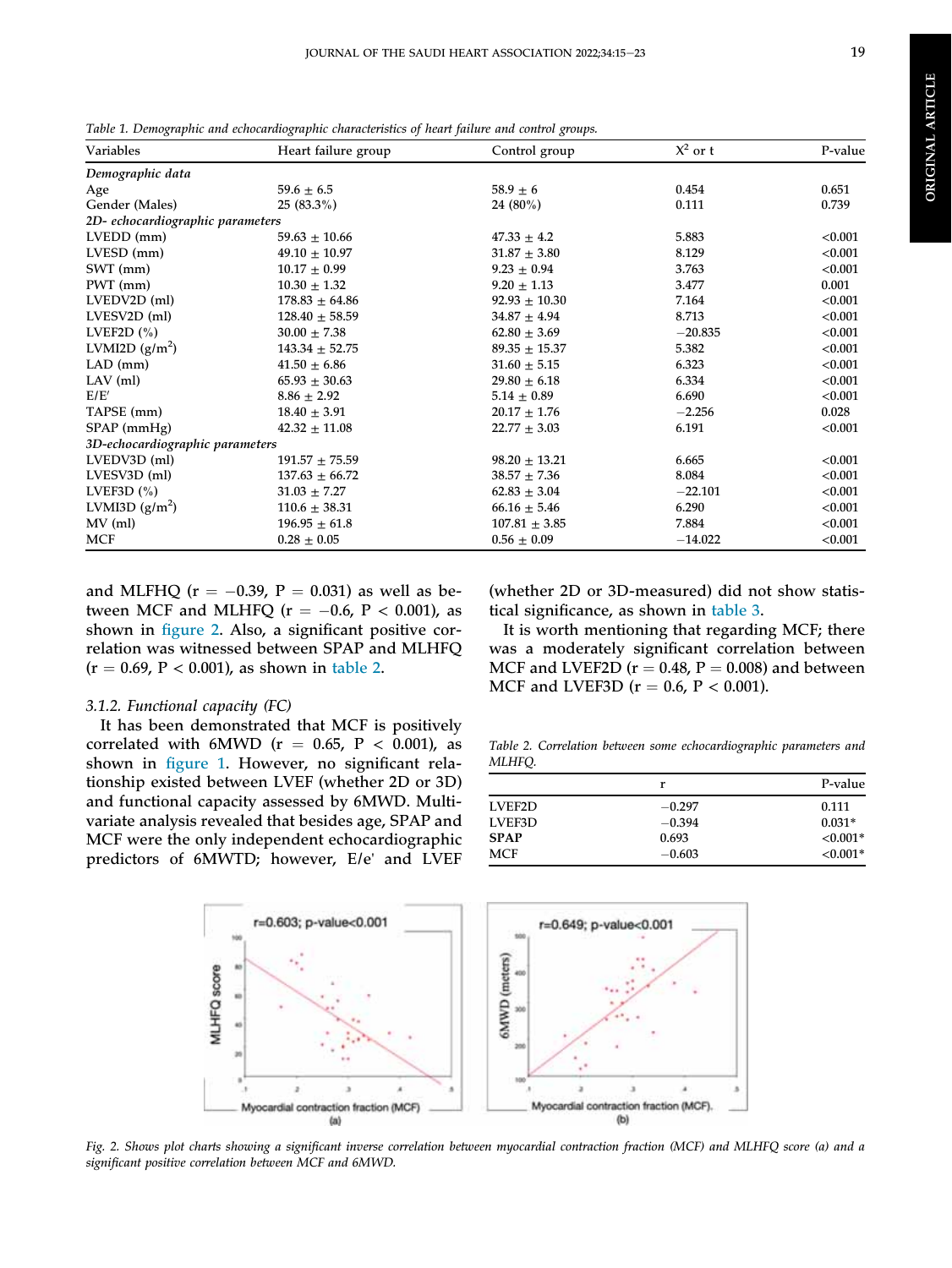|             | Unstandardized<br>Coefficients |                | Standardized<br>Coefficients |          | P-value    | 95% Confidence<br>Interval for B |             |
|-------------|--------------------------------|----------------|------------------------------|----------|------------|----------------------------------|-------------|
|             | B                              | Standard Error | Beta                         |          |            | Lower Bound                      | Upper Bound |
| (Constant)  | 494.177                        | 125.872        |                              | 3.926    | $0.001*$   | 225.887                          | 762.467     |
| Age         | $-1.687$                       | 1.553          | $-0.127$                     | $-1.086$ | 0.295      | $-4.997$                         | 1.623       |
| <b>SPAP</b> | $-4.582$                       | 0.908          | $-0.599$                     | $-5.046$ | $< 0.001*$ | $-6.518$                         | $-2.646$    |
| <b>MCF</b>  | 644.343                        | 256.450        | 0.370                        | 2.513    | $0.024*$   | 97.734                           | 1190.953    |
| LVEF2D      | $-0.360$                       | 2.940          | $-0.032$                     | $-0.122$ | 0.904      | $-6.627$                         | 5.906       |
| LVEF3D      | $-1.527$                       | 3.134          | $-0.135$                     | $-0.487$ | 0.633      | $-8.206$                         | 5.153       |
| E/e'        | $-4.596$                       | 3.409          | $-0.162$                     | $-1.348$ | 0.198      | $-11.861$                        | 2.669       |
|             | Dependent Variable: 6MWD       |                |                              |          |            |                                  |             |

<span id="page-6-0"></span>Table 3. Linear regression analysis for 6MWD.

<span id="page-6-2"></span>

Fig. 3. Shows ROC curve to determine the cutoff value of Myocardial contraction Fractional (MCF) to discriminate between good and poor functional capacity HF subgroups.

As most previous studies utilizing the 6MWT classified the HF patients using a cutoff of 300 m for its prognostic implications, we dichotomized the 30 patients in our study into two groups according to the 6MWD, a poor FC subgroup (14 patients, 46.7%) with 6MWD below 300 m and a good FC subgroup (16 patients, 53.3%) with 6MWD exceeding 300 m. Both groups were subsequently compared regarding demographic data, risk factors, and echocardiographic parameters, as shown in [table 4.](#page-6-1) Patients with poor FC were significantly older with higher BMI and worse HRQOL (higher MLHFQ score). Concerning echocardiographic parameters, although they lacked a significant difference in LVEF (2D or 3D), LAV or LVMI, the poor FC subgroup had a significantly lower MCF, higher E/E', and SPAP.

### 3.2. Cutoff Value of Myocardial contraction Fractional (MCF) to predict good and poor functional capacity

Receiver Operating Characteristic (ROC) curve was done to determine the best MCF cutoff value between both subgroups. The best cutoff value of MCF was 0.28 (28%) with a sensitivity of 81.25% and specificity of 78.57% [\(Fig. 3](#page-6-2)).

#### 4. Discussion

Several studies have attempted to stratify HF patients according to their functional status to follow their clinical status over time and assess the effects

<span id="page-6-1"></span>Table 4. Comparison between poor and good functional capacity subgroups regarding age, BMI, and echocardiographic parameters.

|                    | Poor FC subgroup $(46.7\%)$ | Good FC subgroup (53.3%) |         | P-value    |
|--------------------|-----------------------------|--------------------------|---------|------------|
| Age                | $63.36 \pm 4.77$            | $56.38 \pm 6.15$         | 3.43    | $0.002*$   |
| BMI                | $28.71 + 3.79$              | $25.94 \pm 3.51$         | 2.08    | $0.047*$   |
| <b>MLHFO</b> score | $56.00 \pm 18.14$           | $24.56 \pm 6.72$         | 6.46    | ${<}0.01*$ |
| LVEF2D             | $29.07 \pm 6.85$            | $30.81 \pm 7.94$         | $-0.64$ | 0.528      |
| LAV                | $68.79 + 34.04$             | $63.44 \pm 28.20$        | 0.47    | 0.641      |
| E/e'               | $10.23 + 3.14$              | $7.67 \pm 2.16$          | 2.64    | $0.014*$   |
| <b>TAPSE</b>       | $17.21 + 3.22$              | $19.44 + 4.26$           | $-1.60$ | 0.122      |
| <b>SPAP</b>        | $47.86 \pm 9.63$            | $32.63 \pm 5.23$         | 4.11    | $0.001*$   |
| LVEDV3D            | $212.79 + 85.72$            | $173.00 + 62.37$         | 1.47    | 0.154      |
| LVESV3D            | $157.50 \pm 75.85$          | $120.25 \pm 54.11$       | 1.56    | 0.129      |
| LVEF3D             | $29.07 \pm 7.48$            | $32.75 \pm 6.86$         | $-1.41$ | 0.171      |
| LVMI2D             | $154.35 \pm 58.78$          | $133.70 \pm 46.60$       | 1.07    | 0.292      |
| LVMI3D             | $124.74 \pm 43.16$          | $98.226 \pm 29.56$       | 1.98    | 0.057      |
| <b>MCF</b>         | $0.25 + 0.05$               | $0.313 \pm 0.04$         | $-3.60$ | $0.001*$   |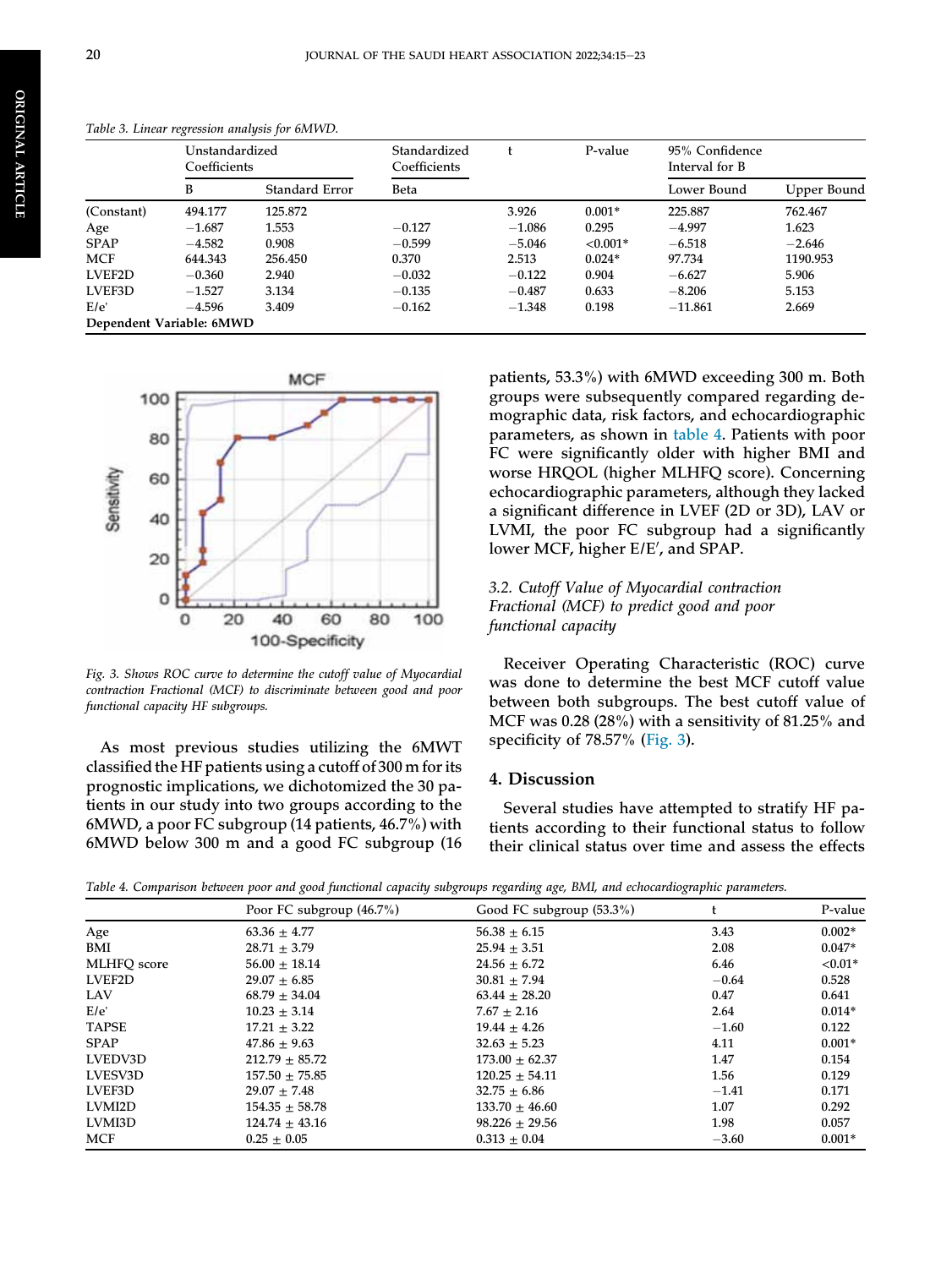of therapeutic interventions and rehabilitation programs. Besides being considered salient endpoints in HF studies, both quality of life and functional capacity are essential clinical and prognostic measures in HF patients. [[15\]](#page-9-7) As a validated prognostic tool, the Minnesota Living with Heart Failure Questionnaire (MLHFQ) was used to evaluate HRQOL. We used the 6-min walk test (6MWT) to assess exercise capacity at submaximal exercise levels with high test-retest reliability and a proven sensitive index to assess response to therapeutic interventions in HF. It has been shown to be an independent predictor of mortality and mortality or hospitalization for cardiovascular reasons in patients with stable systolic HF.  $[16-18]$  $[16-18]$  $[16-18]$  $[16-18]$  $[16-18]$ 

Lower levels of functional capacity (a distance <300 m during 6MWT) have proven to be predictive of both mortality (total or cardiovascular) and morbidity (hospitalization for worsening heart failure) in HFrEF patients. [\[19](#page-9-9),[20\]](#page-9-10) Therefore, we used 300 m in the 6MWT as an arbitrary cutoff value to stratify the HF study group according to their walking capability.

Assessment of left ventricular systolic function by LVEF has been traditionally utilized as an indispensable metric of myocardial performance and progression in patients with HFrEF [\[21](#page-9-11),[22\]](#page-9-12). For years, cardiologists have tried to solve the longstanding challenging dilemma of discrepant functional capacity in patients with HFrEF and similar chronic ventricular dysfunction. Several explanations have been suggested that attributed this discrepancy to the fact that LVEF is influenced by loading conditions and does not account for myocardial volume. Failure of LVEF to accurately predict patient functional capacity and hence prognosis has stimulated researchers to search for other alternative echocardiographic indices that can possess the potential to predict LV myocardial performance, integrating structure and function.

Recent theories in the pathophysiology of HF have posed intense emphasis upon cardiac remodeling. Several therapeutic interventions have been devised to reverse this adverse remodeling and hence prognosis. Therefore, we opted for an echocardiographic dimensionless index that encompasses myocardial volume instead of chamber size to be more representative of the remodeling process. This index was first coined by King et al. called myocardial contraction fraction (MCF) is defined as  $MCF = SV/MV$  [\[5](#page-8-4)].

As myocardial volume is constant from enddiastole to end-systole, indexing SV to myocardial volume represents a volumetric index of myocardial function (shortening) independent of the geometric

influence of chamber volume. It could be intuitively viewed as a hybrid measure of an LV functional index (SV) and a structural measure (LV mass), which could be potentially sensitive to varying physiologic and pathologic conditions [\[6](#page-9-0)]. Thus, it represents a metric of LV myocardial performance per volume of myocardial fiber. Consequently, a decrease in MCF, which is positively correlated with global longitudinal strain on echocardiography [[23\]](#page-9-13), indicates abnormal myocardial shortening and reflects abnormalities in myocardial properties induced by hypertrophy, inflammation, microvascular dysfunction, and alterations of the interstitium.

MCF thus seems to offer a clear, simple definition with a relatively easily acquired echocardiographic parameter. Being a dimensionless index analogous to LVEF, MCF easily permits comparing myocardial shortening between subjects. Owing to its inclusion of myocardial volume in its calculation, MCF has been recently studied in cardiomyopathy, namely hypertrophic cardiomyopathy by Shimada et al., AL cardiac amyloidosis by Tendler et al., transthyretin amyloidosis by Rubin et al., diabetic cardiomyopathy by Bertoni et al. and non-ischemic dilated cardiomyopathy by Arenja  $[6,24-28]$  $[6,24-28]$  $[6,24-28]$  $[6,24-28]$  $[6,24-28]$  $[6,24-28]$ . Arenja et al. demonstrated that a depressed MCF level was associated with a higher risk of the combined outcome of cardiac death, heart transplantation, sudden cardiac death aborted by appropriate implantable cardioverter-defibrillator discharge due to ventricular tachycardia or fibrillation, and hospitalization due to congestive heart failure among individuals with non-ischemic dilated cardiomyo pathy (LVEF<55%) [[28\]](#page-9-15).

In our study, we aimed to assess the relationship between 3D-echocardiographically derived MCF and functional capacity in patients with HFrEF, assessed by 6MWT and HRQOL assessed by MLHFQ. To our knowledge, there were no previously published studies performed to interrogate such a relationship in patients with HFrEF.

MCF requires accurate measurement of both SV and MV. 3D echocardiography has been resorted to in our study, as 3D echocardiography and cardiac myocardial resonance (CMR) have been shown to yield equivalent results in assessing chamber volume and myocardial volume that are superior to Mmode and 2D echocardiographic techniques. This may be accounted for by the fact that 3D echocardiography avoids geometric assumptions and errors in image plane position and reduces sampling errors.

In our study, the calculated MCF of the control group was  $0.56 \pm 0.09$ , which is comparable to that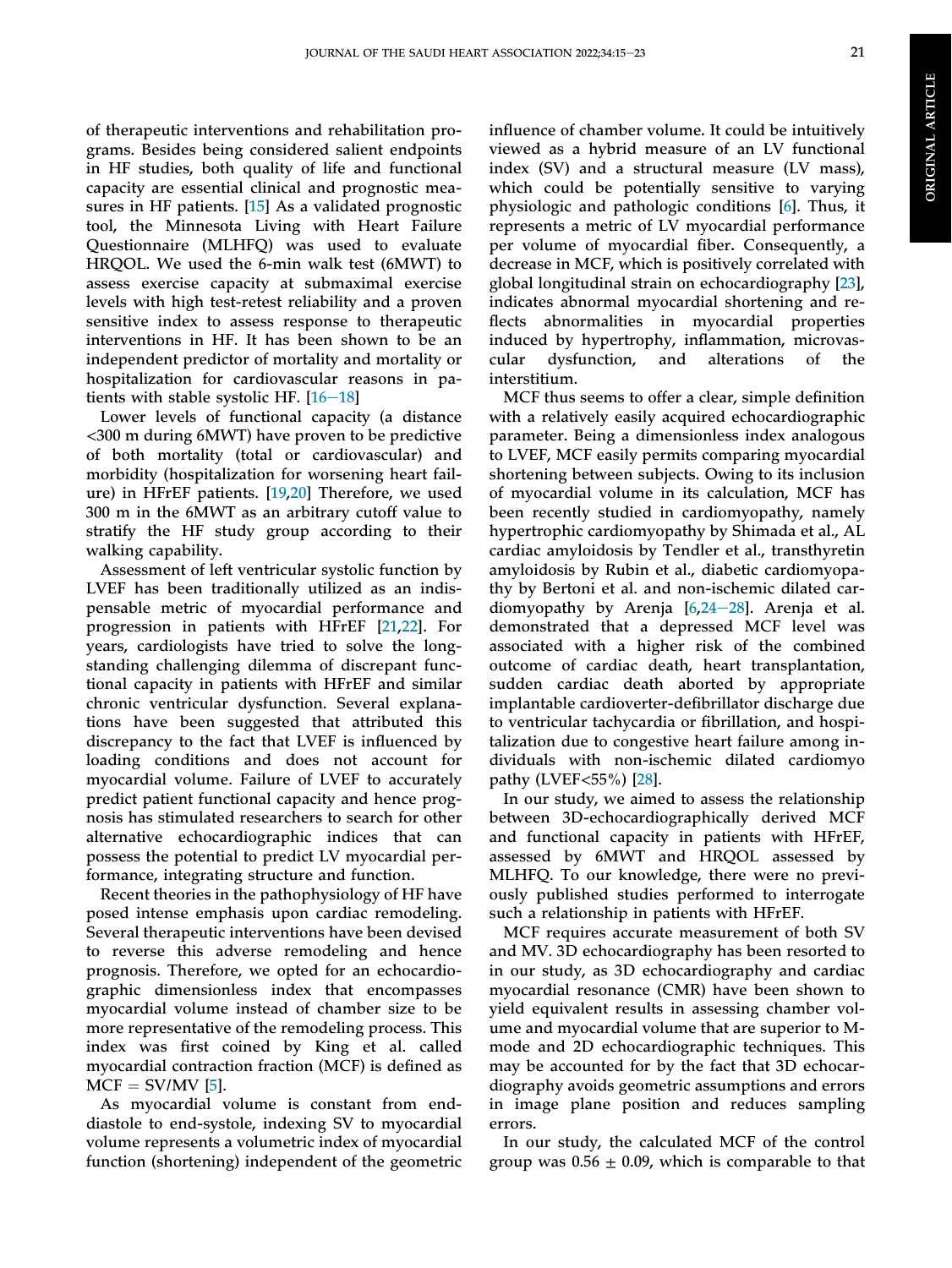achieved by Chuang et al., who estimated MCF in healthy men and women using CMR (males  $0.52 \pm 0.11$  and females  $0.58 \pm 0.13$ ). King et al. study yielded 3D echo-derived MCF of  $0.44 \pm 0.07$  in normal sedentary individuals and  $0.50 \pm 0.05$  in adult athletes [\[5](#page-8-4)]. It has been demonstrated that MCF, like LVEF, could discriminate the HF group from the healthy group, which was shown to be of highly significant difference statistically  $(0.28 \pm 0.05)$ in the HF group versus  $0.56 \pm 0.09$  in the control group,  $P < 0.001$ ). This can be explained by remodeling in the HF group with significantly higher LV volumes and mass with lower SV than the control group [\[6](#page-9-0)].

In the HF study group, the calculated MCF was associated with quality of life and functional capacity. It has been shown that MCF is inversely correlated with the MLHFQ score  $(r = -0.6,$ p < 0.001) and positively correlated with 6MWD  $(r = 0.65, p < 0.001)$ . However, no significant relationship existed between LVEF2D by biplane Simpson's and either MLHFQ or 6MWT. Indeed, MCF was shown to be an independent predictorbesides SPAP- of 6MWT; however, LVEF failed to offer such potential.

In our study, to further distinguish HF patients with good functional capacity from those with poor functional capacity according to arbitrary walking distance of 300 m in the 6MWT, an MCF of 28% as a cutoff value showed a sensitivity of 81% and a specificity of 79%. This further strengthens the hypothesis that MCF may be a superior metric-better than LVEF- in predicting the functional capacity of the HFrEF population. These results are commensurate with the conclusion achieved by Shimada et al. and Maurer et al. that showed that MCF is associated with subjective functional capacity in hypertrophic cardiomyopathy much more strongly than LVEF [\[26](#page-9-16),[29\]](#page-9-17).

#### 5. Limitations of the study

The conducted study has some limitations, as it is a single-center study that comprised a relatively small sample size. Poor endocardial or epicardial visualization precluded involving a minority of patients. It also did not interrogate the long-term prognostic utility of this echocardiographic index. Further larger multicenter studies are warranted to further elaborate the capability of MCF as a promising echocardiographic index in the prediction of functional capacity as well as overall survival and prognosis in patients with HFrEF.

#### 6. Conclusion

MCF can be considered a volumetric echocardiographic index superior to LVEF in predicting functional capacity in HFrEF patients.

#### Author contribution

Conception and design of Study: YAA Literature review: YAA, HAA Acquisition of data: YAA, HAA Analysis and interpretation of data: YAA, HAA, RRE Research investigation and analysis: YAA, HAA Data collection: YAA, HAA Drafting of manuscript: YAA Revising and editing the manuscript critically for important intellectual contents: YAA, HAA, RRE Data preparation and presentation: YAA Supervision of the research: YAA, RRE Research coordination and management: YAA, RRE.

#### Acknowledgment

The authors would like to show their gratitude to the members of the department of Cardiology at the An Shams University to facilitate the conduction of the research without any undue obstacles.

#### Funding

This research did not receive any specific grant from funding agencies in the public, commercial, or not-for-profit sectors.

#### Conflict of interest

None declared.

#### References

- <span id="page-8-0"></span>[1] James SL, Abate D, Abate KH, Abay SM, Abbafati C, Abbasi N, et al. Global, regional, and national incidence, prevalence, and years lived with disability for 354 diseases and injuries for 195 countries and territories, 1990-2017: a systematic analysis for the Global Burden of Disease Study 2017. Lancet 2018;392(10159):1789-858. [https://doi.org/10.](https://doi.org/10.1016/S0140-6736(18)32279-7) [1016/S0140-6736\(18\)32279-7.](https://doi.org/10.1016/S0140-6736(18)32279-7)
- <span id="page-8-1"></span>[2] Wu JR, Lennie TA, Frazier SK, Moser DK. Health-related quality of life, functional status, and cardiac event-free survival in patients with heart failure. J Cardiovasc Nurs 2016; 31(3):236-44. <https://doi.org/10.1097/JCN.0000000000000248>.
- <span id="page-8-2"></span>[3] Cohn JN, Ferrari  $\mathsf{\bar{R}}$ , Sharpe N. Cardiac remodeling—concepts and clinical implications: a consensus paper from an international forum on cardiac remodeling. J Am Coll Cardiol 2000; 35(3):569-82. [https://doi.org/10.1016/s0735-1097\(99\)00630-0](https://doi.org/10.1016/s0735-1097(99)00630-0).
- <span id="page-8-3"></span>[4] Ciampi Q, Villari B. Role of echocardiography in diagnosis and risk stratification in heart failure with left ventricular systolic dysfunction. Cardiovasc Ultrasound 2007;5(1):34. [https://doi.org/10.1186/1476-7120-5-34.](https://doi.org/10.1186/1476-7120-5-34) Epub 2007/10/04.
- <span id="page-8-4"></span>[5] King DL, El-Khoury Coffin L, Maurer MS. Myocardial contraction fraction: a volumetric index of myocardial shortening by freehand three-dimensional